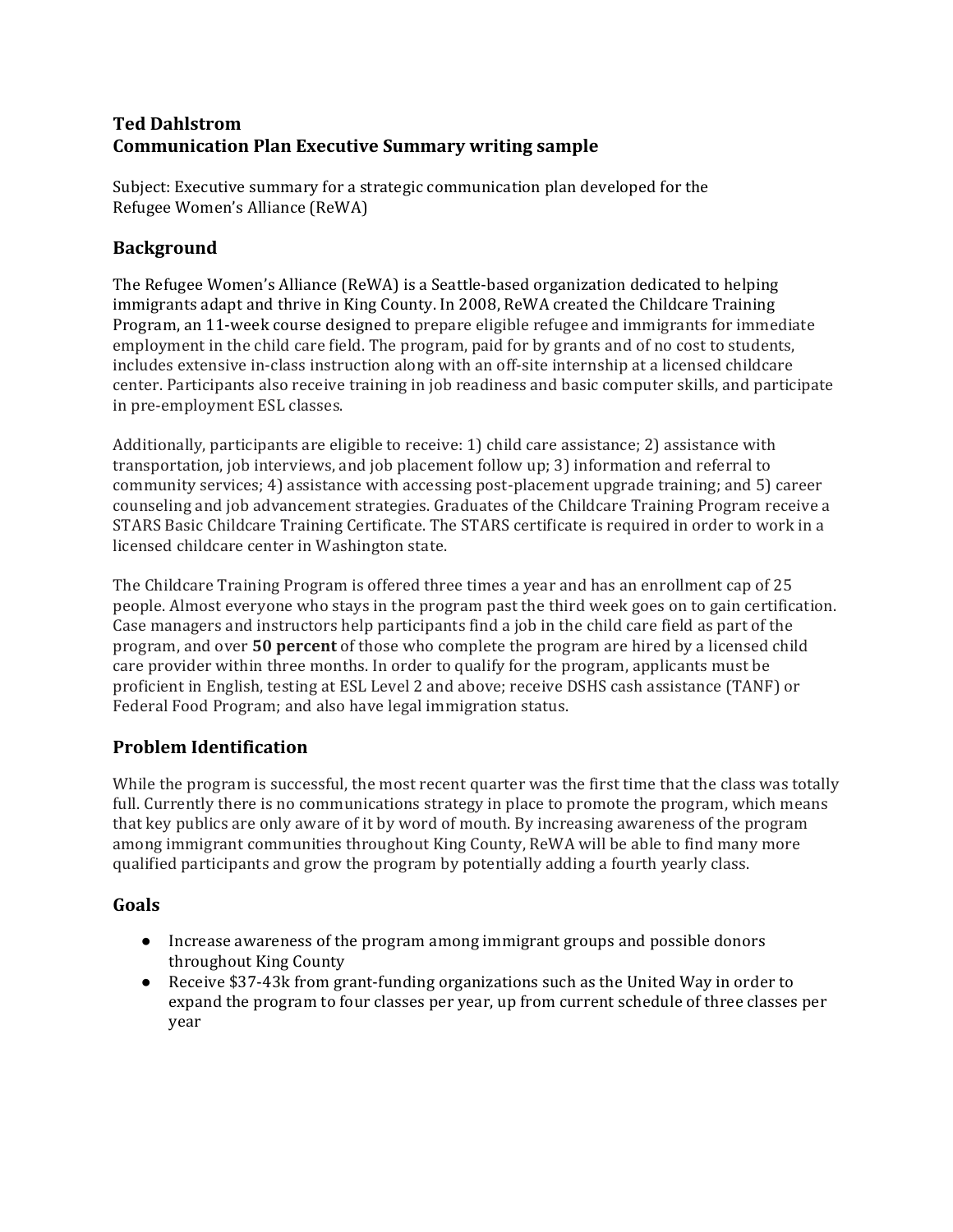#### **SWOT**

| <b>Strengths</b>                                  | Weaknesses                                       |
|---------------------------------------------------|--------------------------------------------------|
| --Very successful; most participants complete     | --Not enough funding to expand the program       |
| the program and 50 percent get a job within 3     | beyond 3 classes/only 75 people can enroll per   |
| months of graduation                              | year; not scalable                               |
| --No cost to the participant and they also        | --Have to apply for grant funding every year in  |
| receive many useful services; potentially life-   | order to create more classes                     |
| changing for them                                 | --Lots of people in and out of ReWA; program     |
| --STAR certification is the first step and        | continuity may be difficult                      |
| required for child care employment in WA;         | --Funding limitations; private funds not         |
| food handling and CPR basics included in          | available for this program                       |
| training                                          | --Only for immigrants/refugees (does not         |
| --Life skills training to provide basic tools for | include low-income)                              |
| career development in child care                  | --No child care benefits for participants unless |
| --Cultural orientation skills                     | they're enrolled in TANF                         |
| <b>Opportunities</b>                              | <b>Threats</b>                                   |
| --Potential to grow the program                   | --Funding may not be available to expand the     |
| --More interest in program once immigrant         | program; a cut in funding could result in a cut  |
| community outreach campaign is implemented        | in classes                                       |
| --Helps increase diversity in King County and     | --Grants are unreliable source of funding;       |
| decreases reliance on government programs by      | program may not survive long-term                |
| employing legal immigrants                        | --Placement rate could decrease, which would     |
| --Increased interest could secure additional      | reduce program credibility                       |
| funding                                           | --Someone from the program could behave          |
| --Cultural integration a positive for the         | poorly, which would reduce program               |
| community                                         | credibility                                      |

#### **Core Message**

- Great program that provides on-the-job training to qualify as a STAR-certified childcare professional in Washington state
- STAR certificate, a requirement for child care-related employment in Washington
- Placement Rate of over 50 percent three months after graduation
- Job readiness training
- Well-rounded curriculum, including ESL, computer skills, and life skills training
- Hands-on internship experience
- Employment assistance provided by job counselors and instructors